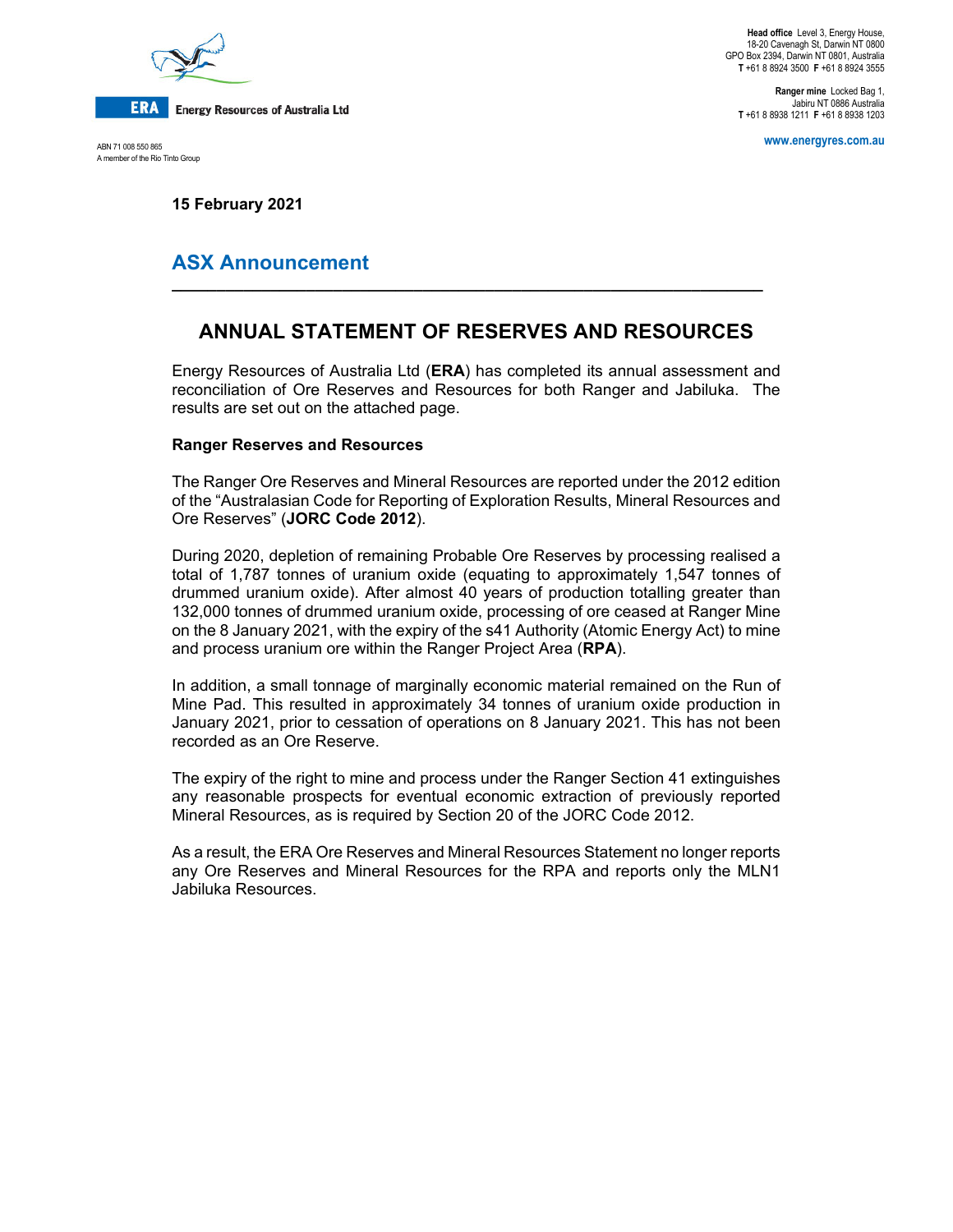

### **Ranger 3 Deeps Mineral Resources**

Given the current uranium market environment, the Ranger 3 Deeps project faces material barriers to development.

Amendments to legislation to effect an extension of the Ranger Authority would be required to manage the gap between the cessation of processing at 8 January 2021 and the commencement of Ranger 3 Deeps production at a later point. This gap, together with an extensive care and maintenance program for the mill and a required pause on rehabilitation activities, would add fixed cost to the operation, further materially challenging the Ranger 3 Deeps Project's viability.

Due to the ongoing constrained market conditions the project remains uneconomic. Consequently, ERA will progress remediation of the Ranger 3 Deeps decline and decommissioning the Ranger ore processing facilities through half 1, 2021. Plant decommissioning is due to complete in the third quarter of 2021. While the timing of plant demolition works remain under review, the current plan supports demolition in approximately 2023.

Consequently, ERA will no longer report the Ranger 3 Deeps Mineral Resource.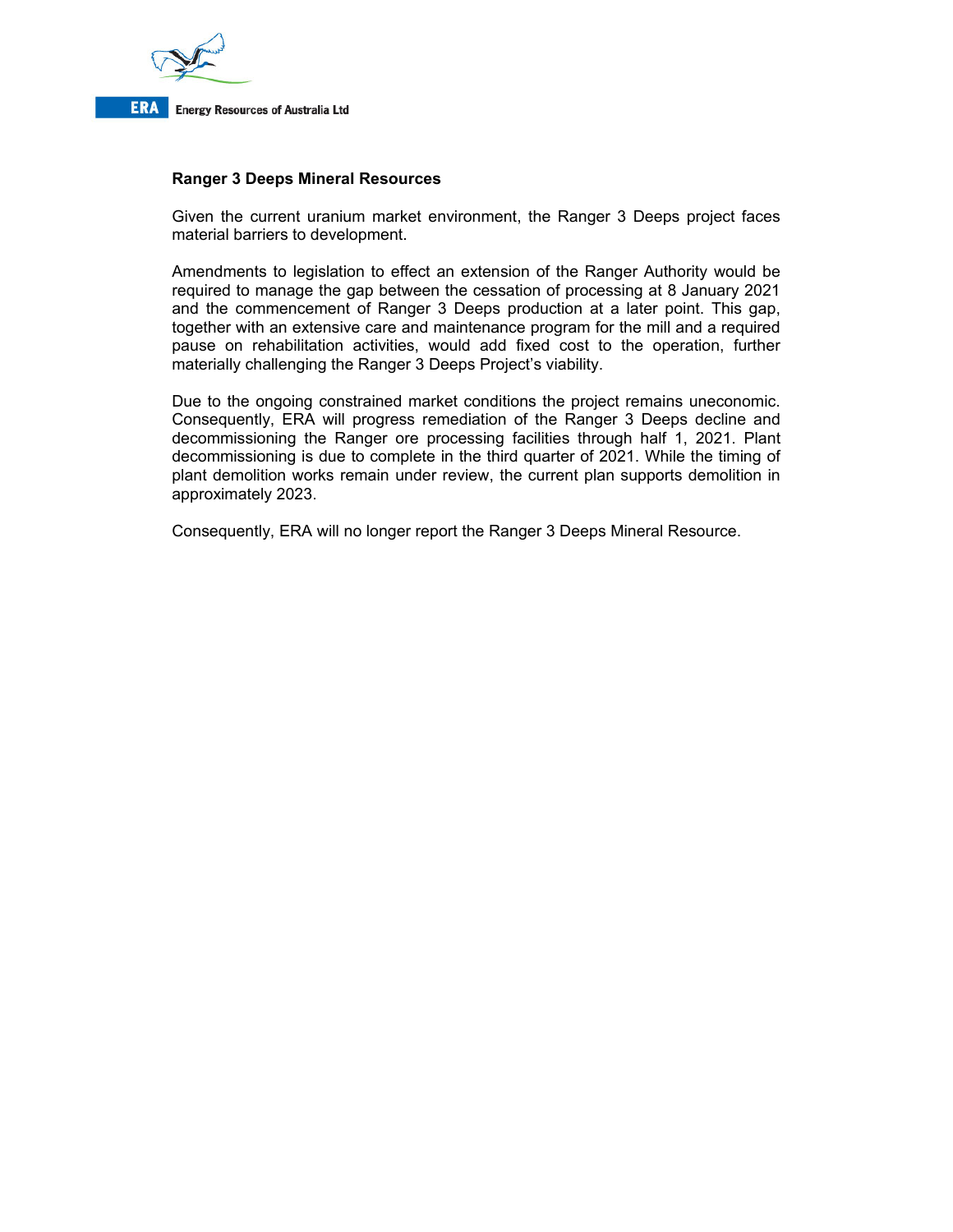

### **Jabiluka Reserves and Resources**

The 2020 Mineral Resource statement for Jabiluka remains unchanged at 137,100 tonnes of uranium oxide.

| ERA 2020 Ore Reserves &<br><b>Mineral Resources</b>                    |                                                                                                            |                 |            |                                                                                                            |                 |            |
|------------------------------------------------------------------------|------------------------------------------------------------------------------------------------------------|-----------------|------------|------------------------------------------------------------------------------------------------------------|-----------------|------------|
|                                                                        | CUT-OFF GRADE -                                                                                            |                 |            | <b>CUT-OFF GRADE -</b>                                                                                     |                 |            |
|                                                                        |                                                                                                            |                 |            |                                                                                                            |                 |            |
|                                                                        | STOCKPILE ORE 0.06% U <sub>3</sub> O <sub>8</sub>                                                          |                 |            | STOCKPILE ORE 0.06% U <sub>3</sub> O <sub>8</sub>                                                          |                 |            |
|                                                                        | As at 31 December 2020<br>Ore                                                                              |                 |            | As at 31 December 2019                                                                                     |                 |            |
|                                                                        | (MT)                                                                                                       | $%$ $U_3O_8$    | t $U_3O_8$ | Ore (MT)                                                                                                   | $%$ $U_3O_8$    | t $U_3O_8$ |
| Ranger Probable Ore<br>Reserves                                        |                                                                                                            |                 |            |                                                                                                            |                 |            |
| <b>Current Stockpiles</b>                                              |                                                                                                            |                 |            | 2.42                                                                                                       | 0.071           | 1,711      |
| In situ                                                                |                                                                                                            |                 |            |                                                                                                            |                 |            |
| Proved                                                                 |                                                                                                            |                 |            |                                                                                                            |                 |            |
| Probable                                                               |                                                                                                            |                 |            |                                                                                                            |                 |            |
| Sub-total Proved and Probable<br>Reserves                              |                                                                                                            |                 |            | 2.42                                                                                                       | 0.071           | 1,711      |
| Total Ranger No. 3<br>Stockpiles, Proved and                           | ÷,                                                                                                         |                 |            | ÷,                                                                                                         |                 |            |
| <b>Probable Reserves</b>                                               |                                                                                                            |                 |            | 2.42                                                                                                       | 0.071           | 1,711      |
|                                                                        |                                                                                                            | CUT-OFF GRADE - |            |                                                                                                            | CUT-OFF GRADE - |            |
| Ranger Mineral Resources<br>IN ADDITION TO THE ABOVE<br><b>RESERVE</b> | STOCKPILE RESOURCE 0.02% U <sub>3</sub> O <sub>8</sub><br>UNDERGROUND INSITU RESOURCE<br>$0.11\%$ $U_3O_8$ |                 |            | STOCKPILE RESOURCE 0.02% U <sub>3</sub> O <sub>8</sub><br>UNDERGROUND INSITU RESOURCE<br>$0.11\%$ $U_3O_8$ |                 |            |
| <b>Current Mineralised Stockpiles</b>                                  |                                                                                                            |                 |            | 27.16                                                                                                      | 0.04            | 10,843     |
| In situ resource (R3 Deeps)                                            |                                                                                                            |                 |            |                                                                                                            |                 |            |
| Measured                                                               |                                                                                                            |                 |            | 3.72                                                                                                       | 0.27            | 10,134     |
| Indicated                                                              |                                                                                                            |                 |            | 10.41                                                                                                      | 0.22            | 22,636     |
| Sub-total<br>Measured and Indicated                                    |                                                                                                            |                 |            |                                                                                                            |                 |            |
| Resources                                                              |                                                                                                            |                 |            | 41.29                                                                                                      | 0.11            | 43,614     |
| <b>Inferred Resources</b>                                              |                                                                                                            |                 | ÷.         | 5.44                                                                                                       | 0.20            | 11,087     |
| <b>Total Resources</b>                                                 |                                                                                                            |                 |            | 46.74                                                                                                      | 0.12            | 54,701     |
|                                                                        | As at 31 December 2020                                                                                     |                 |            | As at 31 December 2019                                                                                     |                 |            |
|                                                                        | <b>CUT-OFF GRADE</b>                                                                                       |                 |            | <b>CUT-OFF GRADE</b>                                                                                       |                 |            |
|                                                                        | $0.20\%$ U <sub>3</sub> O <sub>8</sub>                                                                     |                 |            | $0.20\%$ $U_3O_8$                                                                                          |                 |            |
|                                                                        | Ore<br>(MT)                                                                                                | $%$ $U_3O_8$    | t $U_3O_8$ | Ore (MT)                                                                                                   | $%$ $U_3O_8$    | t $U_3O_8$ |
| Jabiluka Ore Reserves (all<br>written back to Mineral<br>Resources)    |                                                                                                            |                 |            |                                                                                                            |                 |            |
| Proved                                                                 |                                                                                                            |                 |            |                                                                                                            |                 |            |
| Probable                                                               |                                                                                                            |                 |            |                                                                                                            |                 |            |
| <b>Total Proved and Probable</b><br>Reserves                           |                                                                                                            |                 |            |                                                                                                            |                 |            |
| Jabiluka Mineral Resources                                             |                                                                                                            |                 |            |                                                                                                            |                 |            |
| Measured                                                               | 1.21                                                                                                       | 0.89            | 10,800     | 1.21                                                                                                       | 0.89            | 10,769     |
| Indicated                                                              | 13.88                                                                                                      | 0.52            | 72,200     | 13.88                                                                                                      | 0.52            | 72,176     |
| Sub-total Measured and<br>Indicated                                    | 15.09                                                                                                      | 0.55            | 82,900     | 15.09                                                                                                      | 0.55            | 82,945     |
| <b>Inferred Resources</b>                                              | 10.00                                                                                                      | 0.54            | 54,000     | 10.03                                                                                                      | 0.54            | 54,162     |
| <b>Total Resources</b>                                                 | 25.10                                                                                                      | 0.55            | 137,100    | 25.12                                                                                                      | 0.55            | 137,107    |